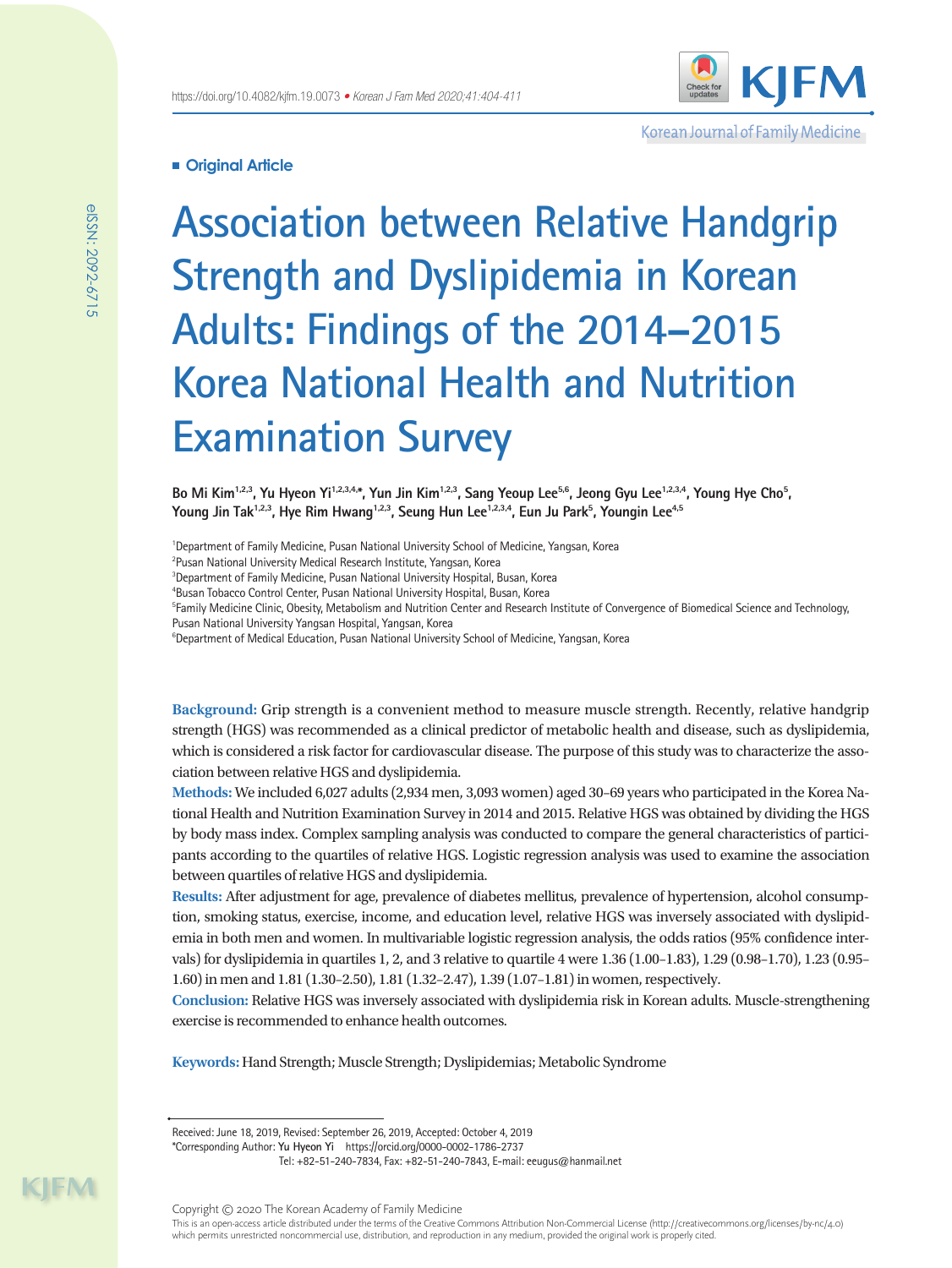# **INTRODUCTION**

Cardiovascular deaths account for 31% of annual global deaths.<sup>1)</sup> In Korea, cardiovascular disease was the second leading cause of death in 2016.<sup>2)</sup> Dyslipidemia is a major risk factor for cardiovascular disease. The prevalence of dyslipidemia in Korean adults aged 30 years or older was 47.8% (57.6% for men and 38.3% for women) in 2013, and the prevalence increases with age.3) The most common risk factors for cardiovascular disease in men were hypertension, smoking, dyslipidemia, and diabetes, and the combined risk for cardiovascular disease in the presence of all four risk factors was 64%. The most common risk factors for cardiovascular disease in women were hypertension, dyslipidemia, diabetes, and smoking.<sup>4)</sup> For these reasons, dyslipidemia is a common and important health problem from the perspective of cardiovascular disease prevention in Korea.

Handgrip strength (HGS) is a useful predictor of muscle mass and strength that is convenient and simple to measure.<sup>5,6)</sup> In several studies, low HGS has been associated with metabolic diseases, cardiovascular disease, and mortality.7-9) One study reported that sarcopenia was associated with the presence of cardiovascular disease independent of other cardiovascular risk factors after adjusting for renal function and medications in Korean elders.<sup>10)</sup> There is also evidence that grip strength is inversely associated with all-cause mortality, cardiovascular mortality, and cardiovascular disease.11) The relationship between grip strength and the metabolic syndrome has also been examined in many studies, with conflicting results. In a cross-sectional study of 2,677 adults in the United Kingdom, lower HGS was associated with higher triglycerides (TG), blood pressure (BP), and insulin resistance after adjusting for age, weight, and health behavior. $9$  In a cross-sectional study of 5,014 Korean adults, the group with metabolic syndrome had a higher HGS than the group without metabolic syndrome.<sup>12)</sup>

Grip strength is known to be affected by weight, height, and body mass, and has a positive correlation with body mass index (BMI).<sup>13)</sup> There is no standardized grip strength index, but previous studies have used relative HGS, which is calculated as absolute HGS divided by BMI. In recent studies on muscle health, the use of relative HGS adjusted for BMI has been recommended. Relative to absolute HGS, relative HGS has stronger associations with metabolic syndrome and its component parameters, including high-density lipoprotein cholesterol (HDLC), TG, fasting glucose, and BP.12) In addition, previous reports have shown that relative HGS is negatively associated with cardiometabolic ris $k^{14,15}$ ) and predicts cardiovascular and all-cause mortality among middle-aged and elderly people.<sup>16)</sup>

This study aimed to evaluate the association between relative HGS and dyslipidemia, and to investigate the hypothesis that low relative HGS is associated with dyslipidemia.

## **METHODS**

#### **1. Study Population**

We analyzed data from the second and third years of the Korea Na-

tional Health and Nutrition Examination Survey (KNHANES) VI (2014–2015). The KNHANES was performed to examine the health and nutritional status of the Korean population. The survey used data from complex, nationwide, stratified, multistage probability sampling to represent the Korea population. Data on participants' demographic characteristics, health behavior, and health examinations were obtained by the Korea Centers for Disease Control and Prevention (KCDC) annually. The KNHANES protocol, following the Declaration of Helsinki, was reviewed and approved by the institutional review board of the KCDC (2013-12EXP-03-5, 2015-01-02-6C). Written informed consent for individual data was obtained from all participants.

Of the individuals aged ≥19 years who participated in the 2014–2015 KNHANES (n=11,921), those aged 30–69 years were included (n= 8,361). Those who had missing data, including missing survey entries on the treatment of dyslipidemia, level of lipids, HGS measurement, and BMI, were excluded (n=2,334). Altogether, 6,027 participants were ultimately included in this study.

## **2. Measurement of Handgrip Strength**

A digital grip strength dynamometer (Model TKK 5401; Takei Scientific Instruments Co. Ltd., Tokyo, Japan) was used to measure grip strength. The grip strength measurement was performed in a standing position with the arm extended. The middle finger was held at 90° to the handle and measured while exhaling. The maximal hold time of the dynamometer was 3 seconds, and each hand was tested 3 times. Absolute HGS was calculated as the average of the three measurements of the dominant hand. Relative HGS was defined as the absolute HGS divided by BMI.

#### **3. Definition of Dyslipidemia**

A health questionnaire confirmed the use of medication for dyslipidemia. After at least 8 hours of fasting, blood samples were collected and analyzed within 24 hours. The Hitachi Automatic Analyzer 7600- 210 (Hitachi, Tokyo, Japan) was used to measure total cholesterol (TC), HDLC, TG, and low-density lipoprotein cholesterol (LDLC) levels. According to the "2015 Korean guidelines for management of dyslipidemia," published by the Korean Society of Lipidology and Atherosclerosis, dyslipidemia was defined as having one of the following criteria: currently under medication for dyslipidemia, TC ≥240 mg/dL, HDLC <40 mg/dL, TG  $\geq$ 200 mg/dL, and LDLC  $\geq$ 160 mg/dL,  $^{17}$ )

#### **4. Data Collection**

A self-administrated health questionnaire was used to collect information on age, sex, pharmacologic treatment for diabetes mellitus and hypertension, alcohol consumption, smoking status, aerobic exercise, family income, and education level. Anthropometric variables such as height (cm), weight (kg), and waist circumference (WC, cm) were measured by a trained health technician following the standardized procedure. BMI was calculated as weight in kg divided by height in meters squared  $(m^2)$ . BP measurements were obtained from the right arm using a standard mercury sphygmomanometer (Baumanometer,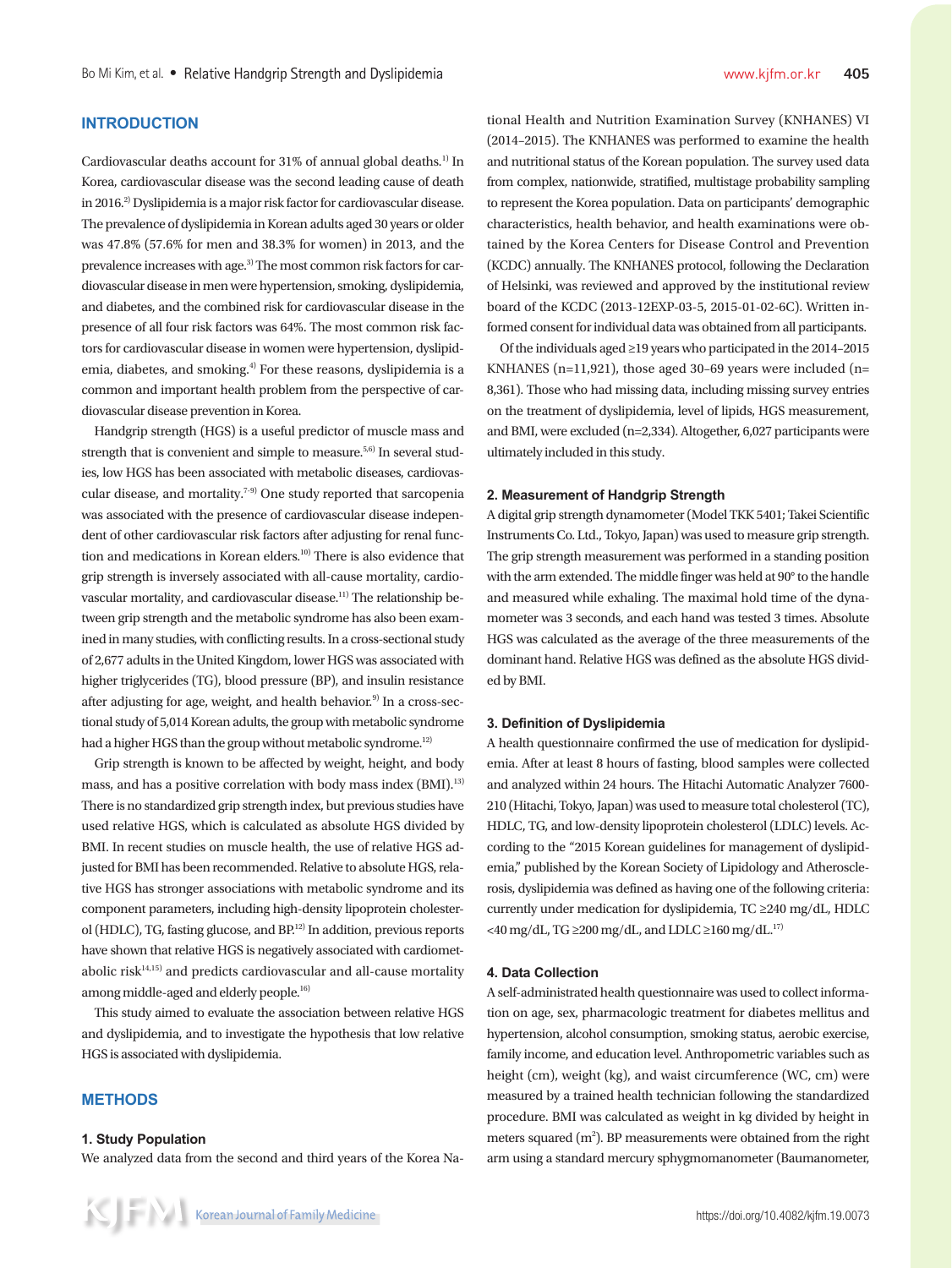Copiague, NY, USA). The average systolic BP (SBP) and diastolic BP (DBP) were obtained by calculating the mean of the second and third measurements after measuring the participant's BP 3 times at 5-minute intervals. Venous blood samples were obtained after an 8-hour minimum overnight fast. The level of fasting blood glucose (FBG) was measured using the Hitachi Automatic Analyzer 7600-210 (Hitachi, Tokyo, Japan). Glycated hemoglobin (HbA1c) values were measured using a G8 high-performance liquid chromatography analyzer (Tosoh, Tokyo, Japan).

#### **5. Assessment of Covariates**

For the purposes of calculating prevalence, diabetes mellitus was defined as the participant taking an antidiabetic medication, exhibiting an FBG level ≥126 mg/dL, or exhibiting an HbA1c level ≥6.5%. Hypertension was defined as the participant taking an antihypertensive medication, exhibiting a SBP level ≥140 mm Hg, or exhibiting a DBP level ≥140 mm Hg. Alcohol consumption was defined as self-reported consumption of alcohol in the previous year. Smoking status was classified as current smoker, ex-smoker, and non-smoker. Aerobic exercise was defined as the performance of >150 minutes of moderate intensity exercise or >75 minutes of high intensity exercise during the last week. Family income was divided into quartiles for analysis (<25th, 25–50th, 50–75th, and >75th percentile values), while education level was divided into categories including: elementary school or less, graduated from middle school, graduated from high school, and graduated from college or higher.

## **6. Statistical Analysis**

In KNHANES, the sampling results were weighted to provide a nationally representative prevalence estimate within the Korean population. The weights were calculated by accounting for the complex survey design, survey non-response, and post-stratification. The statistical analysis accounted for the complex sampling design of the KNHANES to minimize selection errors; the estimates reported in this study were obtained based on the primary sampling unit, stratification variables, and sampling weights. The analysis was adjusted for survey year to minimize the variations between survey years.<sup>18,19)</sup>

Statistical analysis was performed with IBM SPSS ver. 21.0 (IBM

#### Table 1. Baseline characteristics of the study population

| Characteristic                               | Total $(n=6,027)$ | Male $(n=2,934)$ | Female $(n=3,093)$ | P-value |
|----------------------------------------------|-------------------|------------------|--------------------|---------|
| Age (y)                                      | 47.5              | $42.6 \pm 0.4$   | $44.0 \pm 0.5$     | 0.003   |
| BMI (kg/m <sup>2</sup> )                     | 23.9              | $24.4 \pm 0.1$   | $23.2 \pm 0.1$     | 0.000   |
| Waist circumference (cm)                     | 82.4              | $85.5 \pm 0.2$   | $78.3 \pm 0.3$     | < 0.001 |
| Absolute grip strength (kg)*                 | 30.5              | $39.5 \pm 0.2$   | $23.7 + 0.1$       | < 0.001 |
| Relative grip strength (kg/BMI) <sup>+</sup> | 1.2903            | 1.6351±0.0088    | 1.0430±0.0070      | < 0.001 |
| Total cholesterol (mg/dL)                    | 189.0             | $189.1 \pm 0.9$  | $189.8 + 0.8$      | 0.483   |
| High-density lipoprotein cholesterol (mg/dL) | 49.9              | $46.9 \pm 0.3$   | $54.1 \pm 0.3$     | < 0.001 |
| Triglycerides (mg/dL)                        | 152.5             | $187.9 + 4.3$    | $120.3 \pm 2.3$    | < 0.001 |
| Low-density lipoprotein cholesterol (mg/dL)  | 112.3             | $112.9 + 0.8$    | $112.4 \pm 0.6$    | 0.606   |
| Medication for dyslipidemia                  | 9.3               | 5.3(0.4)         | 8.6(0.5)           | < 0.001 |
| Diabetes mellitus <sup>#</sup>               | 12.4              | 11.7(0.7)        | 8.5(0.6)           | < 0.001 |
| Hypertension <sup>§</sup>                    | 15.4              | 17.0(0.9)        | 10.4(0.6)          | < 0.001 |
| Alcohol consumption <sup>II</sup>            | 68.2              | 81.1(0.8)        | 63.5(1.2)          | < 0.001 |
| Smoking status                               |                   |                  |                    | < 0.001 |
| Current smoker                               | 18.2              | 36.7(1.1)        | 4.9(0.5)           |         |
| Ex-smoker                                    | 20.4              | 32.8(1.0)        | 5.4(0.5)           |         |
| Non-smoker                                   | 61.4              | 30.5(1.0)        | 89.7 (0.7)         |         |
| Aerobic exercise <sup>1</sup>                | 50.4              | 57.6(1.2)        | 49.4(1.3)          | < 0.001 |
| Family income (percentile)                   |                   |                  |                    | < 0.001 |
| $<$ 25th                                     | 17.0              | 11.9(0.8)        | 16.0(1.1)          |         |
| 25-50th                                      | 24.8              | 24.0(1.2)        | 23.8(1.2)          |         |
| 50-75th                                      | 28.4              | 31.6(1.4)        | 29.9(1.4)          |         |
| 75-100th                                     | 29.8              | 32.5(1.5)        | 30.3(1.7)          |         |
| <b>Education level</b>                       |                   |                  |                    | < 0.001 |
| Elementary school or less                    | 26.2              | 15.7(0.8)        | 23.6(1.1)          |         |
| Middle school graduate                       | 13.0              | 10.9(0.7)        | 12.4(0.7)          |         |
| High school graduate                         | 31.3              | 36.9(1.2)        | 32.2(1.1)          |         |
| College graduate or higher                   | 29.5              | 36.5(1.3)        | 31.7(1.4)          |         |

Values are presented as mean±standard error for continuous variables using generalized linear models and % (standard error) for categorical variables using Pearson's chisquare tests, unless otherwise stated.

BMI, body mass index.

\*Average of three measurements of dominant hand. †Absolute hand grip strength divided by BMI. ‡Took an antidiabetic medication, with a fasting blood glucose level ≥126 mg/dL or with a glycated hemoglobin level ≥6.5%. <sup>§</sup>Took an antihypertensive medication, with a systolic blood pressure level ≥140 mm Hg or with a diastolic blood pressure level ≥140 mm Hg. <sup>I</sup>Had consumed alcohol in the past year. <sup>1</sup>Had >150 minutes of moderate intensity exercise or >75 minutes of high intensity exercise in the previous week.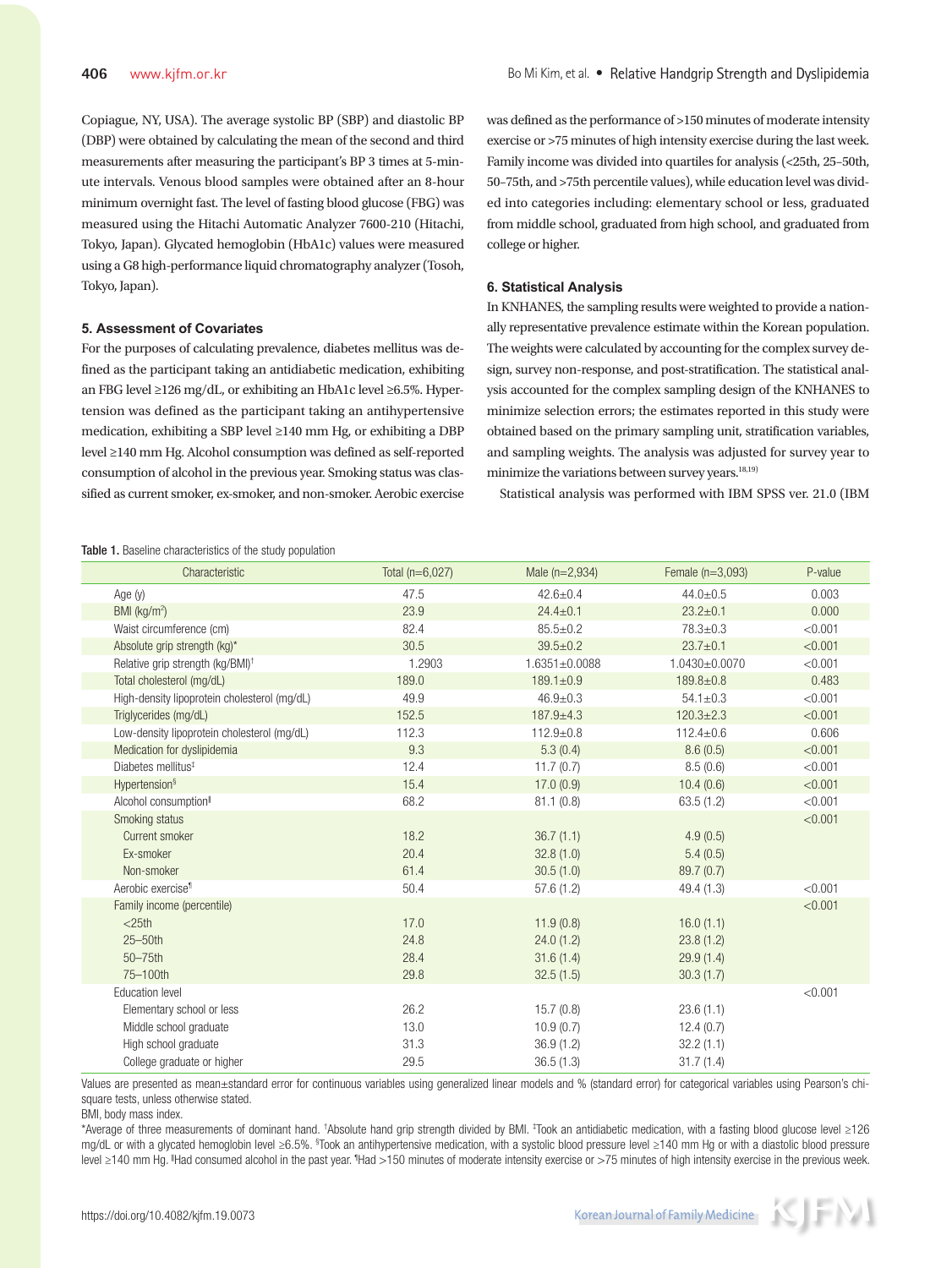Corp., Armonk, NY, USA). To compare groups within sex according to quartile of relative HGS, continuous variables were summarized as mean values with standard errors (SEs) using generalized linear models, and categorical variables were evaluated as percentages with SEs using Pearson's chi-square tests.

Because the baseline characteristics differed according to sex, the analyses were stratified by sex. To examine the relationship between relative HGS and dyslipidemia, we divided the participants into four groups according to the quartiles of relative HGS: first  $(Q1, \leq 1.3427 \text{ kg})$ BMI), second (Q2, 1.3428 kg/BMI–1.5772 kg/BMI), third (Q3, 1.5773 kg/BMI–1.8194 kg/BMI), and fourth (Q4, ≥1.8195 kg/BMI) in men and first (Q1, ≤0.8406 kg/BMI), second (Q2, 0.8407 kg/BMI–1.0134 kg/ BMI), third (Q3, 1.0135 kg/BMI–1.1852 kg/BMI), and fourth (Q4, ≥1.1853 kg/BMI) in women. For each sex, a multivariate adjusted logistic regression analysis was performed with three models to evaluate the relationship between relative HGS and dyslipidemia. The first model was unadjusted. The second model was adjusted for age. The third model was adjusted further for prevalence of diabetes mellitus, prevalence of hypertension, alcohol consumption, smoking status, aerobic exercise, family income, and education level. Odds ratios (ORs) and their corresponding 95% confidence intervals (CIs) for each

Table 2. General characteristics of men according to the quartiles of relative HGS

group were shown with reference to participants with highest quartile of relative HGS. A P-value of <0.05 was considered significant.

## **RESULTS**

Altogether, 6,027 participants were included in the study. Baseline characteristics of the 2,934 men and 3,093 women are shown in Table 1. The mean age for men was 42.6 years and 44.0 years for women. The mean BMI for men was 24.4 kg/m<sup>2</sup> and 23.2 kg/m<sup>2</sup> for women. The mean absolute HGS for men was 39.5 kg and 23.7 kg for women; the corresponding mean relative HGS for men was 1.6351 kg/BMI and 1.0430 kg/BMI for women. There were significant differences in these characteristics between men and women.

Tables 2 and 3 present the association between relative HGS and clinical variables. Lower relative HGS was associated with cardiovascular risk in this study. The group with the highest relative HGS was younger, had lower rates of hypertension, and had higher HDL levels in both sexes and lower TG levels in women only. However, there was a positive relationship between relative HGS and alcohol consumption. Relative HGS was inversely associated with diabetes mellitus and menopause.

|                                              | <b>Relative HGS</b> |                 |                 |                 |         |
|----------------------------------------------|---------------------|-----------------|-----------------|-----------------|---------|
| Characteristic                               | Q1                  | Q2              | Q <sub>3</sub>  | Q4              | P-value |
| No. of participants                          | 741                 | 739             | 740             | 714             |         |
| Age $(y)$                                    | $45.0 \pm 1.0$      | $45.8 \pm 0.7$  | $42.1 \pm 0.6$  | $38.7 \pm 0.5$  | < 0.001 |
| Total cholesterol (mg/dL)                    | $184.2 \pm 1.7$     | $190.5 + 1.6$   | $192.2 \pm 1.5$ | $188.1 \pm 1.7$ | 0.001   |
| High-density lipoprotein cholesterol (mg/dL) | $45.3 \pm 0.5$      | $45.9 \pm 0.5$  | $46.7 \pm 0.5$  | $49.1 \pm 0.5$  | < 0.001 |
| Triglyceride (mg/dL)                         | $174.8 \pm 7.5$     | 198.9±7.9       | $197.9 + 7.4$   | 177.6±6.9       | 0.25    |
| Low-density lipoprotein cholesterol (mg/dL)  | $110.7 \pm 1.4$     | $114.2 \pm 1.5$ | $114.9 \pm 1.4$ | $111.2 \pm 1.5$ | 0.71    |
| Medication for dyslipidemia                  | 7.2(1.0)            | 8.5(1.1)        | 4.5(0.8)        | 2.3(0.6)        | < 0.001 |
| Diabetes mellitus*                           | 17.0(1.5)           | 13.2(1.4)       | 11.8(1.4)       | 6.9(1.1)        | < 0.001 |
| Hypertension <sup>+</sup>                    | 17.7(1.7)           | 20.6(1.9)       | 19.6(1.9)       | 11.1(1.3)       | < 0.001 |
| Alcohol consumption <sup>#</sup>             | 62.4(2.2)           | 83.1(1.5)       | 84.8 (1.3)      | 87.9(1.2)       | < 0.001 |
| Smoking status                               |                     |                 |                 |                 | < 0.001 |
| Current smoker                               | 23.1(1.9)           | 33.0(2.0)       | 40.3(2.1)       | 45.8(2.2)       |         |
| Ex-smoker                                    | 36.7(2.1)           | 37.9(2.1)       | 30.7(1.9)       | 27.0(1.7)       |         |
| Non-smoker                                   | 40.2(2.2)           | 29.1(1.9)       | 29.0(1.9)       | 27.2(1.9)       |         |
| Aerobic exercise <sup>§</sup>                | 51.9(2.5)           | 55.4(2.4)       | 60.7(2.1)       | 60.3(2.1)       | 0.20    |
| Family income (percentile)                   |                     |                 |                 |                 | < 0.001 |
| $<$ 25th                                     | 19.7(2.0)           | 11.1(1.2)       | 10.8(1.4)       | 8.8(1.5)        |         |
| 25-50th                                      | 25.9(2.0)           | 27.2(2.2)       | 19.9(1.9)       | 24.2(2.0)       |         |
| 50-75th                                      | 25.9(2.3)           | 29.7(2.4)       | 33.9 (2.2)      | 34.6 (2.2)      |         |
| 75-100th                                     | 28.5(2.0)           | 32.0(2.6)       | 35.5(2.4)       | 32.5(2.3)       |         |
| <b>Education level</b>                       |                     |                 |                 |                 | < 0.001 |
| Elementary school or less                    | 36.4(2.3)           | 16.3(1.5)       | 11.2(1.4)       | 5.4(0.9)        |         |
| Middle school graduate                       | 11.5(1.3)           | 11.7(1.3)       | 10.2(1.3)       | 10.5(1.3)       |         |
| High school graduate                         | 27.8(2.1)           | 34.2(2.2)       | 39.6(2.3)       | 44.2(2.3)       |         |
| College graduate or higher                   | 24.3(2.2)           | 37.8(2.4)       | 29.0(2.2)       | 39.9(2.4)       |         |

Values are presented as mean±standard error for continuous variables using generalized linear models and % (standard error) for categorical variables using Pearson's chisquare tests, unless otherwise stated.

HGS, handgrip strength.

\*Took an antidiabetic medication, with a fasting blood glucose level ≥126 mg/dL or with a glycated hemoglobin level ≥6.5%. † Took an antihypertensive medication, with a systolic blood pressure level ≥140 mm Hg or with diastolic blood pressure level ≥140 mm Hg. <sup>‡</sup>Had consumed alcohol in the past year. <sup>§</sup>Had >150 minutes of moderate intensity exercise, or >75 minutes of high intensity exercise in the previous week.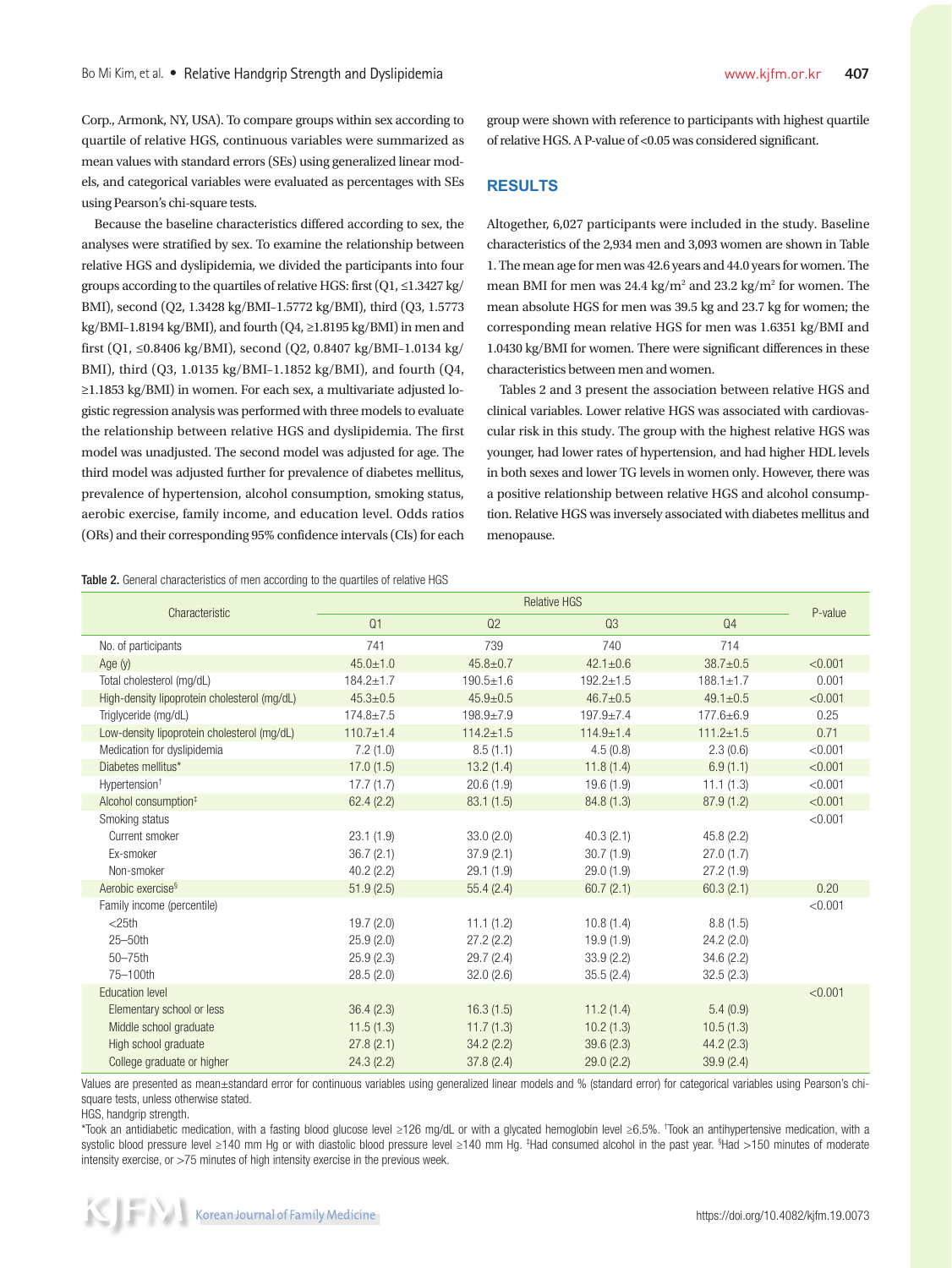Table 3. General characteristics of women according to the quartiles of relative HGS

|                                              | <b>Relative HGS</b> |                 |                 |                 |         |
|----------------------------------------------|---------------------|-----------------|-----------------|-----------------|---------|
| Characteristic                               | Q1                  | Q2              | Q3              | Q <sub>4</sub>  | P-value |
| No. of participants                          | 774                 | 773             | 773             | 773             |         |
| Age $(y)$                                    | $52.4 \pm 1.0$      | $45.4 \pm 0.9$  | $42.9 \pm 0.7$  | $37.4 \pm 0.6$  | < 0.001 |
| Total cholesterol (mg/dL)                    | $192.6 \pm 1.6$     | $194.4 \pm 1.6$ | $189.9 \pm 1.4$ | $183.7 \pm 1.2$ | < 0.001 |
| High-density lipoprotein cholesterol (mg/dL) | $49.5 \pm 0.5$      | $52.6 \pm 0.6$  | $55.1 \pm 0.5$  | $57.9 \pm 0.6$  | < 0.001 |
| Triglycerides (mg/dL)                        | $139.6 \pm 3.8$     | $134.8 + 4.3$   | $116.0 \pm 3.8$ | $97.2 \pm 3.2$  | < 0.001 |
| Low-density lipoprotein cholesterol (mg/dL)  | $117.4 \pm 1.3$     | $116.8 \pm 1.3$ | $111.8 \pm 1.1$ | $105.6 \pm 1.1$ | < 0.001 |
| Medication for dyslipidemia                  | 14.4(1.3)           | 11.7(1.2)       | 7.0(1.0)        | 3.0(0.6)        | < 0.001 |
| Diabetes mellitus*                           | 17.6(1.7)           | 10.6(1.2)       | 5.7(0.9)        | 2.5(0.5)        | < 0.001 |
| Hypertension <sup>+</sup>                    | 17.5(1.7)           | 12.5(1.4)       | 8.2(1.0)        | 5.4(0.8)        | < 0.001 |
| Alcohol consumption <sup>#</sup>             | 47.6(2.2)           | 61.4(2.2)       | 69.9(2.1)       | 71.2(2.0)       | < 0.001 |
| Smoking status                               |                     |                 |                 |                 | 0.391   |
| Current smoker                               | 3.4(0.8)            | 5.4(1.2)        | 5.1(1.0)        | 5.5(1.1)        |         |
| Ex-smoker                                    | 5.1(1.0)            | 4.7(0.9)        | 4.8(0.9)        | 6.8(1.1)        |         |
| Non-smoker                                   | 91.5(1.2)           | 89.9 (1.4)      | 90.1(1.2)       | 87.7(1.4)       |         |
| Aerobic exercise <sup>§</sup>                | 40.0(2.3)           | 45.5(2.6)       | 51.5(2.3)       | 57.5(2.0)       | < 0.001 |
| Family income (percentile)                   |                     |                 |                 |                 | < 0.001 |
| $<$ 25th                                     | 29.6(2.1)           | 15.9(1.6)       | 11.4(1.6)       | 10.0(1.3)       |         |
| $25 - 50$ th                                 | 22.9(1.9)           | 27.4(2.2)       | 24.1(1.8)       | 21.4(1.9)       |         |
| $50 - 75$ th                                 | 26.2(2.1)           | 31.0(2.2)       | 30.3(2.3)       | 31.1(2.2)       |         |
| 75-100th                                     | 21.4(2.2)           | 25.7(2.3)       | 34.2(2.3)       | 37.5(2.4)       |         |
| <b>Education level</b>                       |                     |                 |                 |                 | < 0.001 |
| Elementary school or less                    | 50.0(2.4)           | 28.8(2.0)       | 14.4(1.6)       | 7.9(1.1)        |         |
| Middle school graduate                       | 13.0(1.4)           | 12.5(1.4)       | 12.9(1.4)       | 11.6(1.4)       |         |
| High school graduate                         | 16.9(1.8)           | 33.1(2.0)       | 36.2(2.0)       | 29.0(2.1)       |         |
| College graduate or higher                   | 20.0(2.1)           | 25.6(2.2)       | 36.5(2.4)       | 41.4(2.3)       |         |
| Menopause                                    | 62.2(2.5)           | 46.3(2.6)       | 34.2(2.0)       | 19.8(1.6)       | < 0.001 |

Values are presented as mean±standard error for continuous variables using generalized linear models and % (standard error) for categorical variables using Pearson's chisquare tests, unless otherwise stated.

HGS, handgrip strength.

\*Took an antidiabetic medication, with a fasting blood glucose level ≥126 mg/dL or with a glycated hemoglobin level ≥6.5%. † Took an antihypertensive medication, with a systolic blood pressure level ≥140 mm Hg or with diastolic blood pressure level ≥140 mm Hg. ‡Had consumed alcohol in the past year. <sup>§</sup>Had >150 minutes of moderate intensity exercise, or >75 minutes of high intensity exercise in the previous week.

25



TC>240 mg/dL HDLC<40 mg/dL TG>200 mg/dL LDLC>160 mg/dL 20 15 10 5 0 Q2 Q3  $O<sub>4</sub>$ 

Q1



The categories of dyslipidemia by quartiles of relative HGS are shown in Figures 1 and 2. We observed a statistically significant relationship between lipid profiles and quartiles of relative HGS. Among men, a higher relative HGS was associated with lower risk of low

Figure 2. Components of dyslipidemia by quartile of relative handgrip strength in women. TC, total cholesterol; HDLC, high-density lipoprotein cholesterol; TG, triglyceride; LDLC, low-density lipoprotein cholesterol.

HDLC (P<0.001; Q1, 33.1%; Q2, 29.5%; Q3, 27.8%; and Q4, 20.3%). Among women, a higher relative HGS was associated with lower risk of low HDLC (P<0.001; Q1, 21.7%; Q2, 15.4%; Q3, 10.9%; and Q4, 7.5%), high TG (P<0.001; Q1, 20.3%; Q2, 18.5%; Q3, 12.8%; and Q4, 8.3%), and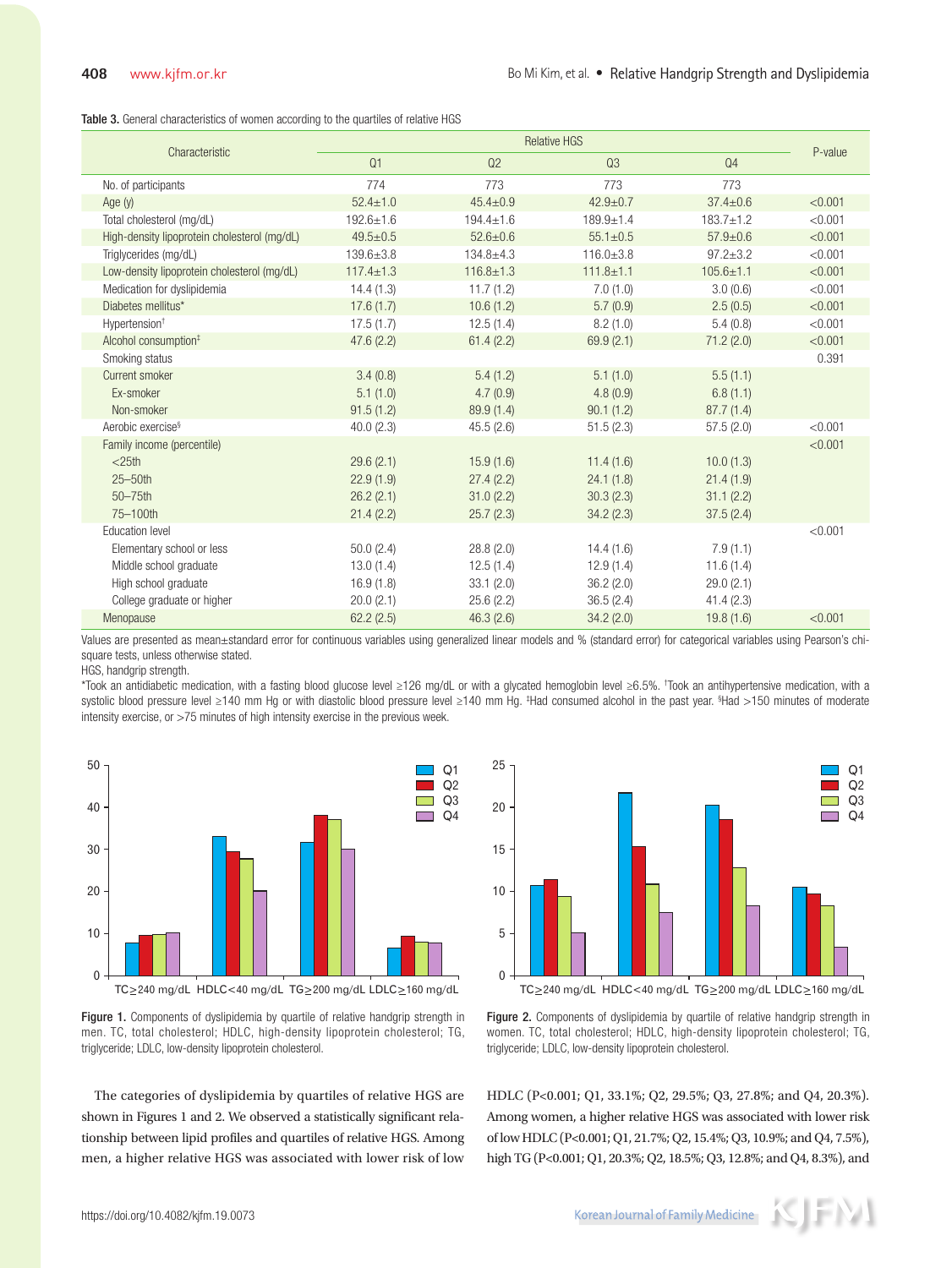high LDLC (P<0.001; Q1, 10.5%; Q2, 9.7%; Q3, 8.3%; and Q4, 3.3%).

In men, the unadjusted ORs for dyslipidemia were significantly higher among those in the lower relative HGS quartile groups than among those in the highest quartile group. There was a significantly negative correlation between relative HGS and dyslipidemia in women. After adjusting for age, prevalence of diabetes mellitus, prevalence of hypertension, alcohol consumption, smoking status, aerobic exercise, family income, and education level, relative HGS was inversely related to dyslipidemia in both men and women. The multivariableadjusted ORs for dyslipidemia in Q1, Q2, and Q3 relative to quartile 4 were 1.36, 1.29, and 1.23 in men, and 1.81, 1.81, and 1.39 in women, respectively (Table 4).

# **DISCUSSION**

This study examined the relationship between relative HGS and dyslipidemia using a nationwide survey of Korean adults. The results showed that there was a significant inverse association between relative HGS and dyslipidemia in both men and women. In this study, relative HGS was significantly inversely related to cardiovascular risk factors, particularly low HDL, aging, and hypertension. The prevalence of hypertension was higher in the group with lower relative HGS than in the group with the highest relative HGS. Diabetes mellitus also exhibited a negative relationship with relative HGS. The prevalence of diabetes was higher in the lowest group than in the highest group.

In a study of 350 schoolchildren, improved muscle strength has been shown to reduce cardiometabolic risk. ORs (95% CIs) for borderline/low HDLC in the low, moderate, and high grip strength group were 1.00, 0.58 (0.35–0.98), and 0.28 (0.16–0.48), respectively. ORs (95% CIs) for borderline/high TGs in the low, moderate, and high grip strength group were 1.00, 0.79 (0.44–1.40), and 0.47 (0.25–0.88), respectively. After adjustment for BMI, grip strength was no longer associated with HDLC and TG levels.20) In contrast, our study used relative HGS, a BMI-adjusted index, and the results were statistically signifi-

|  | Table 4. Association between relative handgrip strength and dyslipidemia |  |  |  |  |  |  |  |
|--|--------------------------------------------------------------------------|--|--|--|--|--|--|--|
|--|--------------------------------------------------------------------------|--|--|--|--|--|--|--|

cant. Some previous studies reported that absolute HGS was associated with metabolic syndrome, including abnormal lipid metabolism. A previous study conducted in UK adults demonstrated that lower HGS was associated with higher TG levels, BP, and WC, but not with lower HDLC and higher FBG levels.<sup>9)</sup> In a study of Japanese adults aged 65 years and older, a correlation was observed between HGS and metabolic syndrome. In the study's analysis of HGS and each component of the metabolic syndrome, abdominal obesity was a primary contributor to the occurrence of metabolic syndrome, while the other components (high TG levels, low HDLC levels, high FPG levels, and high BP) did not contribute to the occurrence of this condition. $^{21}$  In summary, the reported relationship between absolute HGS and lipid profiles differed between studies.

Recent studies investigated the association between relative HGS and metabolic syndrome. A study conducted among American adults showed that higher relative HGS was significantly associated with favorable HDLC, TG, FBG, and SBP levels, but not with LDLC level.<sup>14)</sup> In China, using multivariable regression, relative HGS showed a favorable association with lipid metabolism (all P<0.001; LDLC: b=-0.14 [men], -0.19 [women]; TC: b=-0.20 [men], -0.19 [women]; TG: b=-0.58 [men], -0.55 [women]; HDLC: b=0.19 [men], 0.22 [women]).<sup>22)</sup> There were inverse relationships between relative HGS and lipid profile in American and Chinese adults, and our study found similar results. Particularly favorable results for the relationship between relative HGS and HDL have been observed in all studies.

It is noteworthy that our findings indicate an inverse relationship between grip strength and dyslipidemia. In men, there was an inverse relationship between relative HGS and low HDL. In women, there was a negative association between relative HGS and low HDL, high TG, and high LDL. After adjusting for various covariates, we found that low grip strength and dyslipidemia were significantly correlated in women, and the same tendency was observed in men. However, further studies are needed to determine the effect of muscle strength on blood cholesterol and TG. The development of dyslipidemia is known to be

|                | Model 1             |         | Model 2             |         | Model 3             |         |
|----------------|---------------------|---------|---------------------|---------|---------------------|---------|
|                | OR (95% CI)         | P-value | OR (95% CI)         | P-value | OR (95% CI)         | P-value |
| Male           |                     | 0.008   |                     | 0.080   |                     | 0.194   |
| Q <sub>1</sub> | $1.20(0.95 - 1.52)$ |         | $1.05(0.83 - 1.35)$ |         | $1.36(1.00 - 1.83)$ |         |
| Q2             | $1.46(1.15 - 1.85)$ |         | 1.26 (0.99-1.62)    |         | $1.29(0.98 - 1.70)$ |         |
| Q3             | $1.37(1.08 - 1.74)$ |         | 1.29 (1.01-1.64)    |         | $1.23(0.95 - 1.60)$ |         |
| Q <sub>4</sub> | 1 (Reference)       |         | 1 (Reference)       |         | 1 (Reference)       |         |
| Female         |                     | < 0.001 |                     | < 0.001 |                     | 0.001   |
| Q <sub>1</sub> | $3.46(2.66 - 4.51)$ |         | $2.12(1.59 - 2.84)$ |         | $1.81(1.30 - 2.50)$ |         |
| Q2             | $2.75(2.09 - 3.63)$ |         | $2.13(1.60 - 2.85)$ |         | $1.81(1.32 - 2.47)$ |         |
| Q <sub>3</sub> | $1.79(1.38 - 2.32)$ |         | 1.50 (1.16-1.94)    |         | $1.39(1.07 - 1.81)$ |         |
| Q <sub>4</sub> | 1 (Reference)       |         | 1 (Reference)       |         | 1 (Reference)       |         |

Values are presented as odd ratios (95% confidence interval) from the logistic regression models. Model 1 was unadjusted. Model 2 was adjusted for age. Model 3 was adjusted for age, prevalence of diabetes mellitus, prevalence of hypertension, alcohol consumption, smoking status, aerobic exercise, family income, and education level. Additionally, model 3 in women was adjusted for menopause. OR, odd ratio; CI, confidence interval.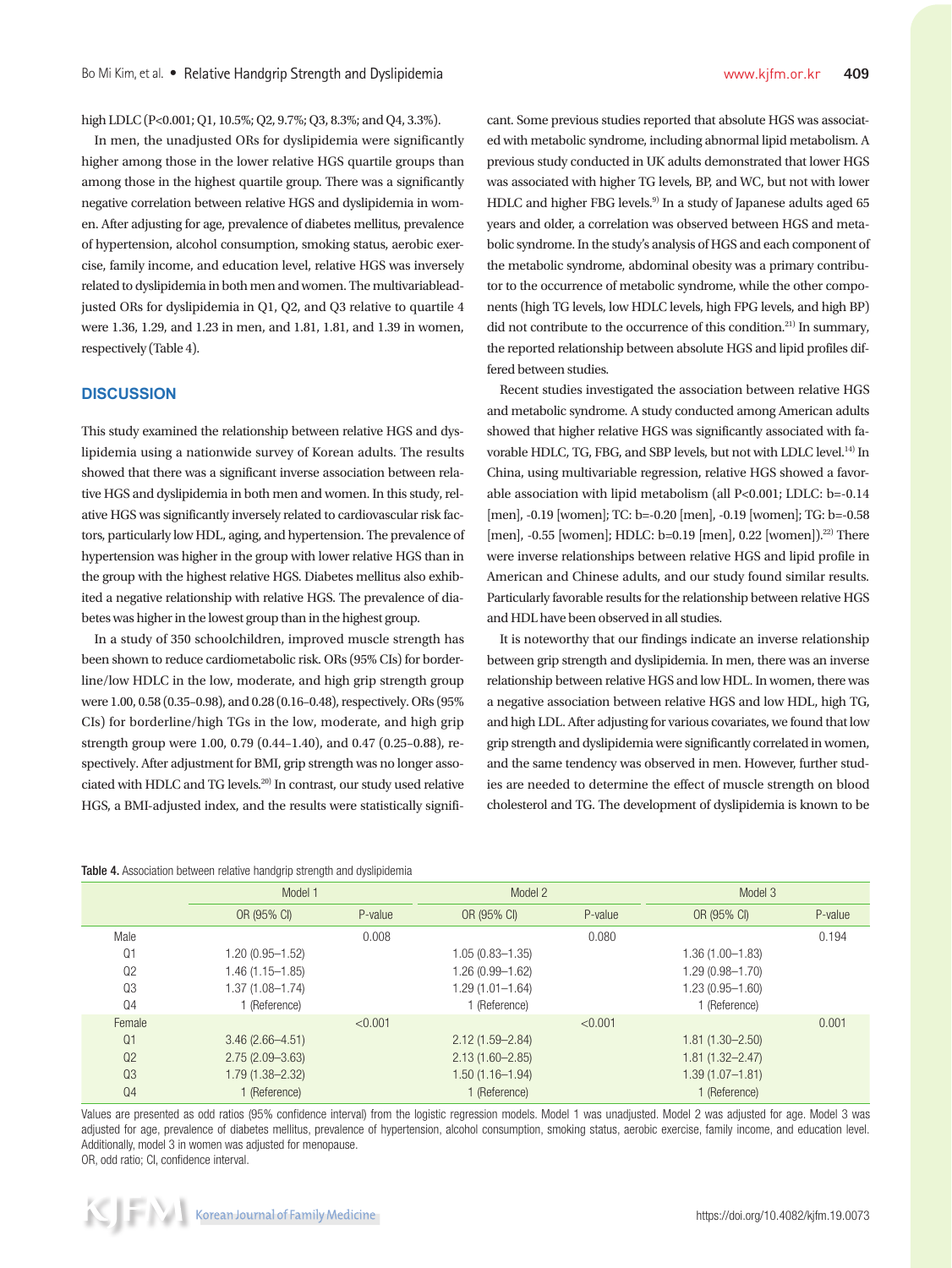influenced by many factors, including obesity, alcohol consumption, high carbohydrate diet, estrogen, and heredity. When considering these factors, the difference between men and women in this study can be explained by differences in sex hormones<sup>23,24)</sup> and drinking behavior (Table 1).

The present study shows that the prevalence of hypertension and diabetes mellitus increased as relative HGS decreased in both men and women, which was consistent with the results of recently published studies. Muscle strength measured by grip strength was inversely related to FBG level, HbA1c level, insulin resistance, and type 2 diabetes mellitus in Korean adults.25) In a large and nationally representative survey of adults with normal weight, grip strength was lower among individuals with both undiagnosed and diagnosed diabetes (β=-10.02, P<0.0001 for undiagnosed; β=-8.21, P=0.03 for diagnosed) and hypertension (β=-6.6, P=0.004 for undiagnosed; β=-4.27, P=0.04 for diagnosed) than among those without diabetes mellitus and hypertension after adjustment for age, sex, race, smoking status, and presence of a first-degree relative with the disease.<sup>26)</sup>

Despite the significant findings for grip strength and cardiometabolic risk factors, the percentage of men who were current smokers increased as grip strength increased, although this relationship was not observed among women. These findings could be attributed to other factors, such as biochemical or anthropometric factors that might have affected grip more than smoking status. The proportion of current smokers was 36.7% in men and 4.9% in women. Most of the women included in the study were nonsmokers, and the prevalence of current smokers and ex-smokers was significantly lower in among women than among men.

Skeletal muscles play a central role in the regulation of whole body metabolism, including energy expenditure and glucose storage stimulated by insulin.27-29) Because a decrease in muscle mass and contraction intensity reduces the area responsible for glucose transport and worsens insulin resistance, muscle is considered to be an important component of systemic insulin resistance.<sup>30)</sup> In a healthy skeletal muscle, the rate of fatty acid (FA) uptake is equivalent to the rate of FA oxidation. Skeletal muscle dysfunction causes the rate of FA uptake to exceed the rate of FA oxidation, resulting in the deposition of lipid intermediates. This process is involved in the development of dyslipidemia by triggering an increase in TG and LDLC, and a decrease in HDLC, although muscle strength and muscle function are not equivalent.

Body weight, height, and body mass are known to affect grip strength.<sup>13)</sup> As we have noted, the associations between grip strength and other characteristics have differed between studies, depending on whether the analyzed measures of grip strength controlled for BMI. In recent studies, relative HGS, adjusted for BMI, was inversely related to cardiometabolic risk.<sup>12,15,22)</sup> The results of our study are consistent with this previous research. On the other hand, the relationship between absolute muscle strength and dyslipidemia remains controversial.<sup>12,20)</sup> Although the results were not shown, absolute grip strength was not significantly associated with dyslipidemia in this study. There is no standardized method for evaluating grip strength. However, we have found that relative HGS is a more significant indicator than absolute grip strength when assessing cardiometabolic risk factors, including dyslipidemia.

This study had some limitations. Because the study was cross-sectional in nature, longitudinal analyses are still necessary to support conclusions about the effect of grip strength on cardiometabolic risk factors. Additionally, the evaluation of muscle strength was only based on the measurement of grip strength; greater muscle strength generally may not equate to improved muscular health or efficiency. Grip strength is also known to be greatly affected by age; although we adjusted for age in our analyses, it would also be useful to perform analyses that are stratified by age in future research. Because data regarding the ingredients of the drugs taken by participants were not obtained, we could not consider the effect of drugs such as statins on muscles. Finally, confounding factors such as a high carbohydrate diet and a family history of dyslipidemia were not considered.

This study also had several strengths. To consider the effect of BMI on grip strength, we used relative HGS. To our knowledge, this is the first study to examine associations between relative grip strength and dyslipidemia among a nationally representative sample from Korean adults who participated in the Korea National Health and Nutrition Examination Survey (KNHANES) VI 2014–2015. We also adjusted for variables, such as health behavior and socioeconomic level, that affect both grip strength and dyslipidemia, and our results suggest the possibility that relative HGS could be used as an indicator for dyslipidemia. Additionally, we suggest that increasing muscle strength could prevent dyslipidemia and cardiovascular disease.

In conclusion, our findings suggest that greater relative HGS is associated with healthier HDLC concentrations in Korean adults. While longitudinal analyses are warranted to determine whether grip strength is an independent predictor of dyslipidemia, musclestrengthening exercise should nevertheless be considered for enhancing health outcomes.

# **CONFLICT OF INTEREST**

No potential conflict of interest relevant to this article was reported.

## **ORCID**

Bo Mi Kim: https://orcid.org/0000-0002-8897-3557 Yu Hyeon Yi: https://orcid.org/0000-0002-1786-2737 Yun Jin Kim: https://orcid.org/0000-0002-0204-3253 Sang Yeoup Lee: https://orcid.org/0000-0002-3585-9910 Jeong Gyu Lee: https://orcid.org/0000-0001-7160-0714 Young Hye Cho: https://orcid.org/0000-0003-2176-6227 Young Jin Tak: https://orcid.org/0000-0002-4645-5866 Hye Rim Hwang: https://orcid.org/0000-0001-7658-3749 Seung Hun Lee: https://orcid.org/0000-0002-0976-8708 Eun Ju Park: https://orcid.org/0000-0003-2415-8243 Youngin Lee: https://orcid.org/0000-0003-0141-7484